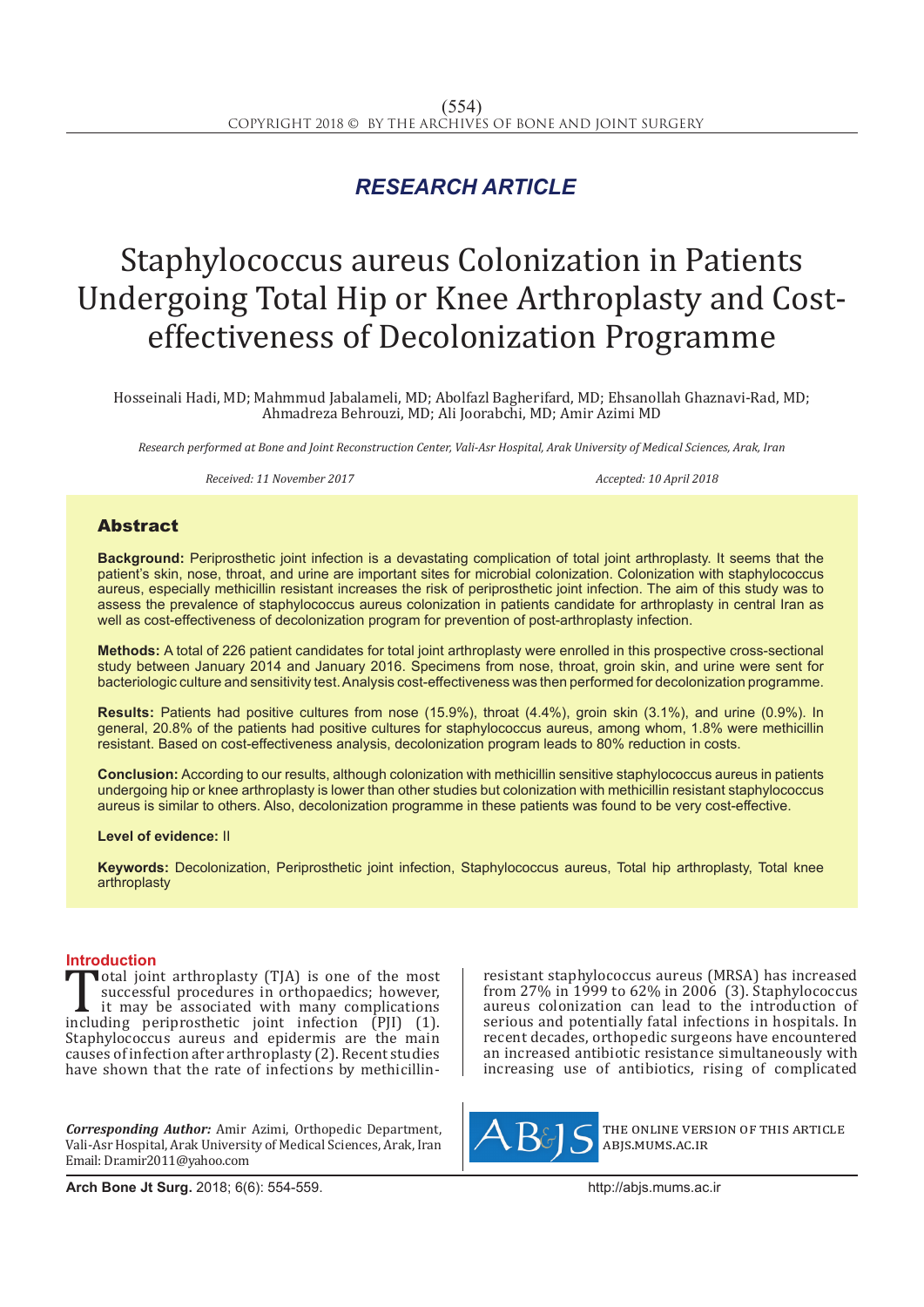> surgical procedures and the reduced lives of patients with immunodeficiency.

> The prevalence of MRSA colonization in different patient populations has been reported as 0.18-7.2% with a nosocomial prevalence of 1.7% (4-8). Resistant organism colonization is not only associated with increased risk of infection, but also in 30% of cases, the infection leads to hospital readmission (9, 10). It has been hypothesized that skin, nose, throat, and urine are important centers of infection and bacterial colonization. A third of the patients in the United States in 2001 were colonized with staphylococcus aureus (11). In 2004, the proportion fell to 28%, while the prevalence of MRSA in the same period increased from 0.8% to 1.5% (12). Colonization with MRSA, in particular, increases the risk of postoperative infection (13). Post-TJA infection is a debilitating complication that puts a heavy burden on patients and health services. Many studies have shown that staphylococcus decolonization decreases the risk of PJI (14). The risk of PJI in patients undergoing arthroplasty has been reported between 1-7% (15). The purpose of this prospective study was to determine the prevalence of staphylococcus aureus colonization as well as its antibiotic susceptibility in central Iran, and to evaluate the cost-effectiveness of decolonization program.

#### **Materials and Methods**

Patient candidates for hip or knee arthroplasty in valiasr hospital, Arak city, between January 2014 and January 2016, were enrolled in this descriptive study through convenience sampling. The inclusion criteria were: no symptomatic nose, throat, urine, and skin infections, while, patients with remote source of ongoing infection, recurrent urinary tract infection, and neuropathic arthropathy were excluded from the study. The research group adhered to the principles of medical ethics introduced by the Iranian Ministry of Health; the directives of the Declaration of Helsinki; and the Ethics Committee of the Arak University of Medical Sciences throughout the course of the study. The patients were enrolled with their complete consent and no compulsion. Patients' personal information were kept confidential. The sample size was calculated using the following formula:

*Equation 1*

$$
n = \frac{(P(1 - P)) (Z_{1 - \frac{\alpha}{2}})^{2}}{d^{2}} = 200
$$

Demographic data (including information including the education level, site of living, employment status, hospitalization in recent year, and immunocompromised previous illness) were collected. The urine specimen as well as swabs from the groin skin, nose, and throat of each patient were taken and sent for culture. Culture results were analysed for the presence of staphylococcus aureus and bacterial resistance. Patients with positive cultures were treated with proper antibiotics (Mupirocin ointment for nasal colonization, chlorhexidine solution COST EFFECTIVENESS OF DECOLONIZATION STAPH IN TOTAL JOINT ARTHROPLASTY

for body wash, and oral medication for urinary tract infections). Then once again, the samples were taken from the sites that had been previously reported as infected and the results were registered. The aim was to determine the proportion of patients colonized with germs in their bodies and to determine the percentage of methicillin-resistant cases and their antibiotic sensitivity pattern. The cost of decolonization (including visits before surgery, preoperative laboratory testing, treatment for patients with positive culture, and performing cultures again) was calculated and recorded in a checklist. Data analysis was done using SPSS-19. The mean indices, standard deviation, standard error, and frequency were used in the analysis of the results. Covariance analysis, paired test, chi-square test, independent T-test or their non-parametric equivalents were used to compare the means whenever necessary.

#### **Results**

A total of 226 patients including 57 males (25.2%) and 169 women (74.8%) were enrolled in this prospective descriptive study. The mean age of the patients was 66.3 ( $\pm$ 9.11) years. The mean patients age among the candidates for knee and hip arthroplasty was 67.43  $(\pm 7.8)$  and 66.55  $(\pm 11.2)$  years, respectively. Among patients of this study, 80.4% were candidates for knee arthroplasty and 19.6% for hip arthroplasty. As most patients admitted for hip and knee arthroplasty were old, more than 95% of them were unemployed; 0.9% were farmers; 1.3 %were self-employed; and 0.4 % were construction workers. Only 1.3 of the patients were literate and the rest were illiterate. In this study, 78.5% of respondents were living in the city and the rest (21.5%) lived in rural areas. Overall, 22.6% of the patients who were undergoing hip and knee arthroplasty had particular diseases, 22.1% had a history of drug use, and 15% had a history of hospitalization in the past year.

The rates of colonization with staphylococcus are summarized in Table 1. In general, 47 patients (20.8%) had positive culture results for staphylococcus aureus. Of these, 43 (19%) were sensitive to methicillin sensitive staphylococcus aureus (MSSA) and four patients one point eight percent (1.8%) were methicillin-resistant (MRSA).

A total of 226 cultures were considered for evaluation of the presence of bacteria in the groin skin, nose, pharynx, and urine before the total hip and knee arthroplasty procedure, among whom 47 cases (20.8%) were

| Table 1. The prevalence of staphylococcus aureus colonization<br>in different sites of the body |             |  |  |  |
|-------------------------------------------------------------------------------------------------|-------------|--|--|--|
| <b>Colonized site</b>                                                                           | Prevalence  |  |  |  |
| Nose                                                                                            | 36 (15.9%)  |  |  |  |
| Pharynx                                                                                         | $10(4.4\%)$ |  |  |  |
| Groin skin                                                                                      | $7(3.1\%)$  |  |  |  |
| Urine                                                                                           | $2(0.9\%)$  |  |  |  |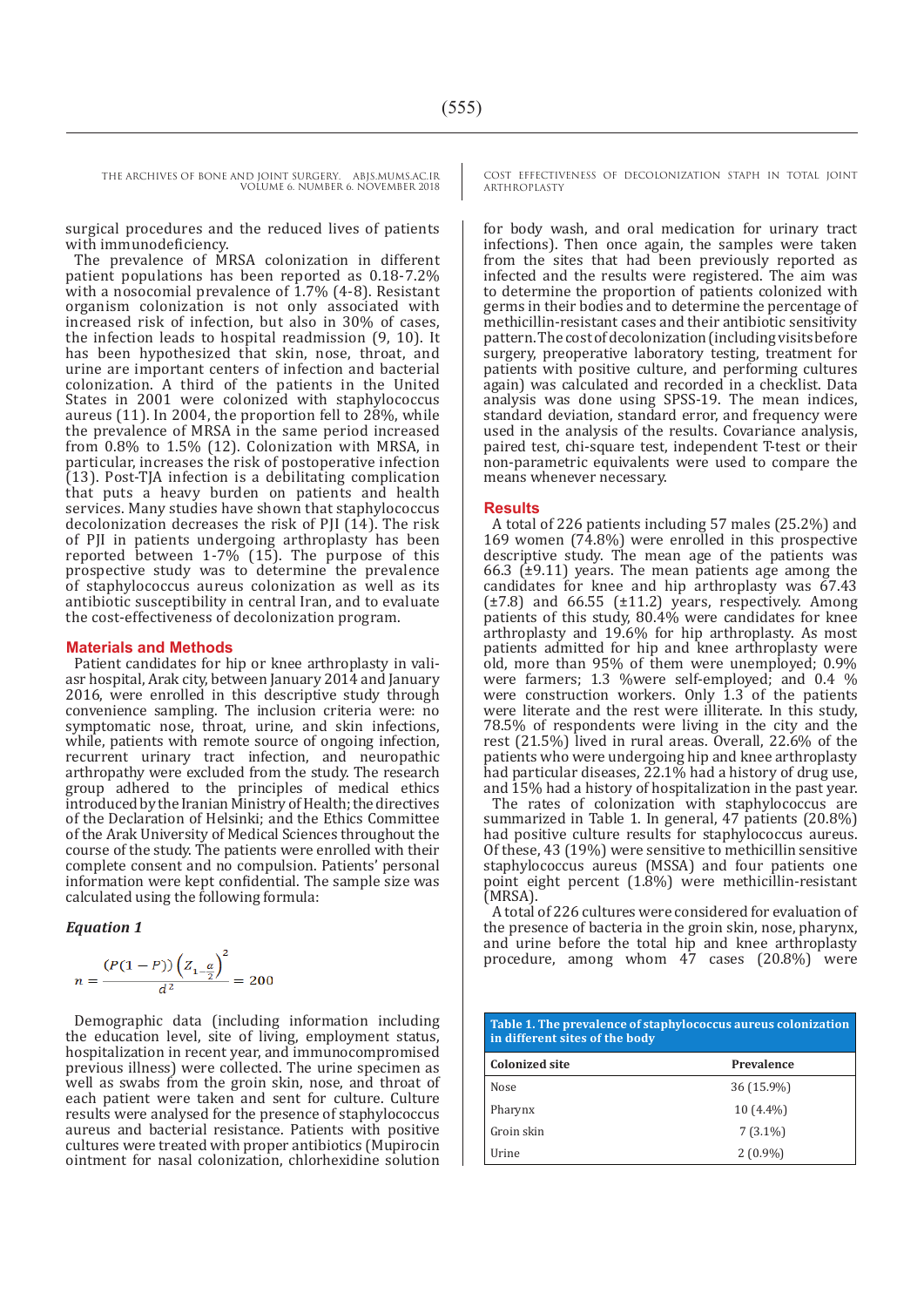COST EFFECTIVENESS OF DECOLONIZATION STAPH IN TOTAL JOINT ARTHROPLASTY

| Table 2. The costs of tests and decolonization for a hundred patients |                    |                            |                           |                   |              |  |  |  |
|-----------------------------------------------------------------------|--------------------|----------------------------|---------------------------|-------------------|--------------|--|--|--|
|                                                                       | Number of patients | Number of positive culture | Cost for a single patient | <b>Total cost</b> | Sum of costs |  |  |  |
| Microbial culture test                                                | 100                |                            | \$22.5                    | \$2,250           |              |  |  |  |
| <b>Decolonization</b>                                                 |                    | 20.8                       | \$25                      | \$520             | \$2.770      |  |  |  |

| Table 3. MSSA and MRSA prevalence in different countries |                      |                                                      |                       |                           |                              |                              |  |  |  |
|----------------------------------------------------------|----------------------|------------------------------------------------------|-----------------------|---------------------------|------------------------------|------------------------------|--|--|--|
| Author/year                                              | Country              | <b>Patient population</b>                            | Number of<br>patients | <b>MSSA</b><br>Prevalence | <b>CA-MRSA</b><br>Prevalence | <b>HA-MRSA</b><br>Prevalence |  |  |  |
| Hadi et al(2017)                                         | Iran(Arak)           | Patients candidate for arthroplasty                  | 226                   | 19%                       | 1.8%                         | Not reported                 |  |  |  |
| Mousavi-Fard et al(2012) (37)                            | Iran(Arak)           | Students society                                     | 813                   | 20.8%                     | Not reported                 | Not reported                 |  |  |  |
| Jae hoon song et al(2011)(38)                            | India                | General population                                   | 136                   | Not reported              | 4.3%                         | 22.6%                        |  |  |  |
| Berthelot et al $(2010)(39)$                             | France               | Orthopedic outpatients                               | 3908                  | 20.2%                     | $0.6\%$                      | Not reported                 |  |  |  |
| Yano et al(2009)(8)                                      | Japan                | Orthopedic outpatients                               | 2423                  | Not reported              | 2.6%                         | Not reported                 |  |  |  |
| Gorwitz et al $(2008)(7)$                                | Multiple sites in US | General population                                   | 9004                  | 28.7%                     | 1.5%                         | Not reported                 |  |  |  |
| Price et al(2008)(40)                                    | Western US           | Orthopedic outpatients                               | 284                   | 28.5%                     | 1.8%                         | Not reported                 |  |  |  |
| Mertz et al $(2007)(41)$                                 | Switzerland          | Inpatients, health-care workers,<br>and blood donors | 2966                  | 36.5%                     | $0.6\%$                      | Not reported                 |  |  |  |
| Kenner et.al(2003)(42)                                   | Hawaii               | General population                                   | 404                   | 38%                       | 2%                           | Not reported                 |  |  |  |
| Wertheim et.al $(2004)(43)$                              | Netherland           | Orthopedic outpatients                               | 9859                  | Not reported              | 0.03%                        | Not reported                 |  |  |  |
| Alghaity et.al $(2000)(44)$                              | Saudi Arabia         | Community and inpatients                             | 1999                  | Not reported              | 1.3%                         | 4.7%                         |  |  |  |

reported positive. The tariff to perform culture tests for each patient was \$22.5. Pre-operation decolonization cost for each patient (including the medication, one additional visit, retesting, and commuting) was considered as \$25 [Table 2]. The cost of treating a patient suffering from PJA after arthroplasty was estimated at about \$20,000. According to previous studies, the decolonization programme reduces the risk of infection with staphylococcus aureus by 30–50 % (16-19). To determine the cost-effectiveness of decolonization before surgery, the total consumer spending was divided by the total number of positive cases detected. With regard to the 2-7% prevalence of infection after arthroplasty, if the programme reduces only one infection out of a hundred patients, costeffectiveness evaluation would be as follows:

 $$20,000 - $2,770 = $17,230$ 

Therefore, performing the decolonization programme produces around an 80% reduction in costs.

#### **Discussion**

In this study, the decolonization programme of staphylococcus aureus in patients undergoing hip and knee arthroplasty was evaluated. The colonization rate with Staphylococcus aureus and MRSA acquired from the community were 20.8% and 1.8%, respectively, which are compatible with figures obtained in other areas. Japoni-Nejad showed that the rate of colonization with staphylococcus aureus in healthy Iranian school children was 19%, which is very close to our results and the results from other studies. The prevalence of community acquired MRSA (CA-MRSA) was estimated to be 1% lower than our result (20, 21). Despite the increase in the infection rate across the world, the incidence of MRSA in healthy people remains low in several parts. The consolidated data from ten studies (8350 patients) showed MRSA prevalence as 3.1%. After the elimination of risk factors, the rate fell to 2%. MRSA accounted for 25.5% of the total isolates of community acquired (CA) staphylococcus aureus infections, whereas 67.4% of hospital associated (HA) infections were caused by MRSA (22).

Descriptive studies have suggested that the colonization rate in the general population varies worldwide, with MSSA nasal carriers making up to 8%-20.8% of the population, and MRSA nasal colonization composing 0.6- 38.8% of the population .The prevalence of nasal carriage of MSSA and MRSA in various geographic regions is summarized in Table 3.

We recorded that colonization with MSSA in patients undergoing hip or knee arthroplasty was lower than other studies but colonization with MRSA is similar to others.

These differences may be due to the sampling conditions and sites and sizes, the inclusion and exclusion criteria, or genetic predisposition. It is not clear whether the risk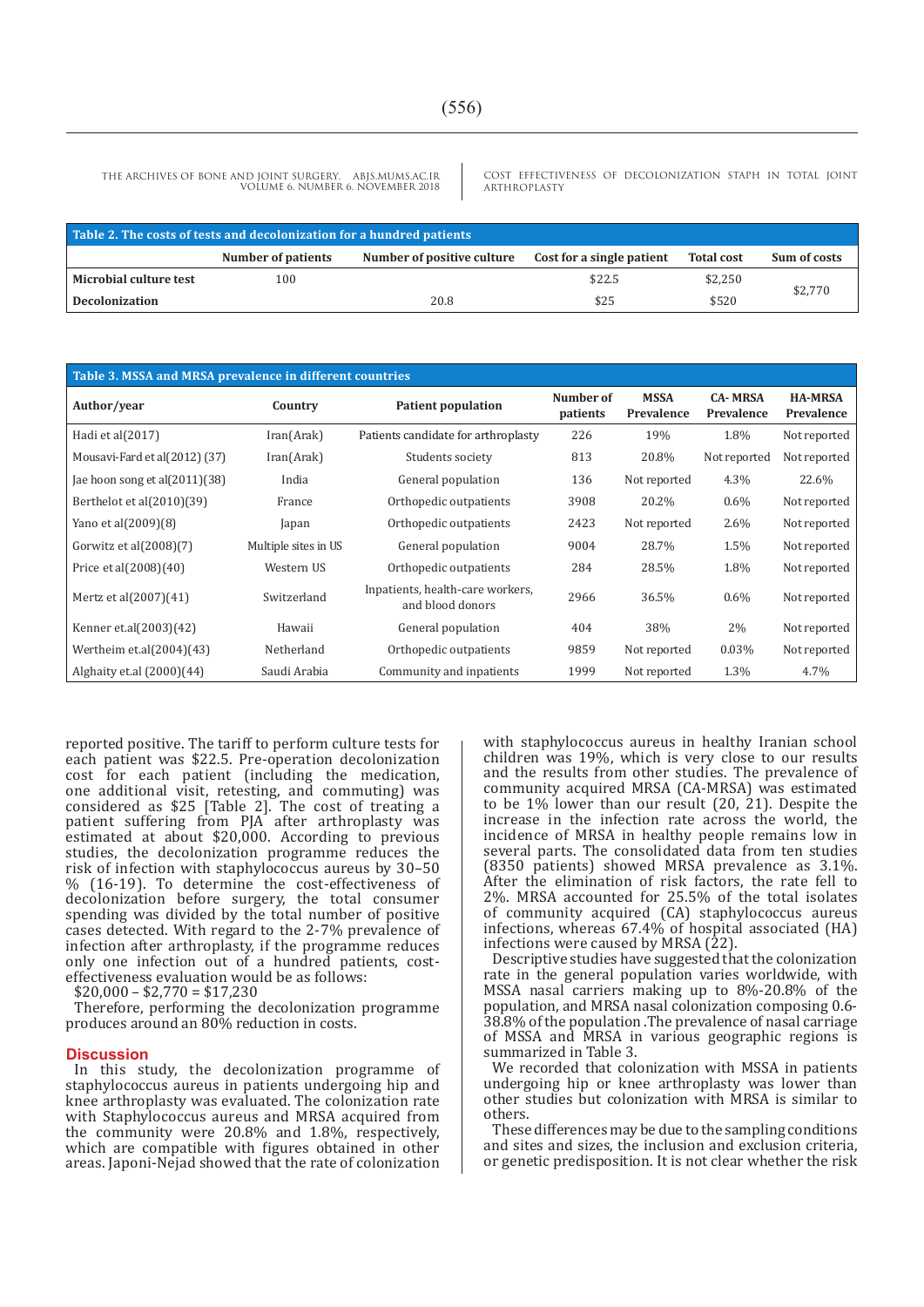factors associated with colonization with CA-MRSA in different societies are alike or different (23) . This shows the importance of reviewing the risk factors separately in different societies. Molecular laboratory techniques have showed that infection mostly contains the same strain of MRSA that caused nasal colonization; therefore, determination of the prevalence of staphylococcus aureus colonization could be helpful in predicting the likelihood of infections caused by MRSA (11). There are sizable differences in the prevalence of nasal CA-MRSA colonization in different parts of the world. Data analysis of 26 countries in the "European Antimicrobial Resistance Surveillance Network (EARS-Net)" carried out between 1999 and 2002 revealed that the rate of resistance to MRSA in the samples extracted from blood were less than 1% in northern Europe and 40% in southern and western Europe (24). In our study population, 75% of the participants were women; however, no significant relationship was found between gender and the colonization of CA-MRSA (25). Some studies have shown that CA-MRSA infection and colonization are more common in young people; other studies have contrarily claimed that it is more common in older people (26-30). Some studies have rejected aging as a risk factor for contracting hospital acquired MRSA. However, the relationship between colonization with CA-MRSA and age was not significant according to our results. Some occupations, such as military service or professional athletics possess a higher risk of infection or colonization with CA-MRSA (26, 28, 31, 32). In another study, the related activities of health centres has been deduced as a risk factor for colonization with CA-MRSA (33). In this study, 38 people were working in different fields, but no significant association between the colonization with CA-MRSA and their jobs was detected. The results of studies on the correlation between hospital admission and MRSA are controversial. Some authors believe that the recent history of hospitalization is a risk factor for infection with HA-MRSA, while others believe in such a relationship for CA-MRSA (23, 30, 34-36). Recent reception of health services in Taiwan has been associated with higher rates of colonization with MRSAs resistant to multiple antibiotics (37). At the same time, some authors believe that there is no relationship between the colonization with CA-MRSA and hospitalization, and they argue that admission during the past year should not exclude the possibility of infection or colonization with CA-MRSA (27, 38). This could be due to differences in definitions used to describe MRSA-CA and HA-MRSA. This study showed no relationship between hospitalization in the last year and colonization of CA-MRSA. Sousa Rj and colleagues showed that there is no benefit in screening and pre-operative decolonization of staphylococcus aureus carriers. Infections in hospitalized patients colonized with MRSA have increased as high as  $36\pm11\%$  (5, 39). It has been reported that the cost of serious infections is significantly greater with MRSA and results in more prolonged hospitalizations in comparison to MSSA infections(40). Based on the results of the recently published meta-analysis, MRSA compared

COST EFFECTIVENESS OF DECOLONIZATION STAPH IN TOTAL JOINT ARTHROPLASTY

to MSSA bacteraemia, researchers have concluded that appropriate antibiotic independently and significantly helps reduce the risk of death (41). Rapid diagnosis with the use of colonization test, using timely precautionary communication measures and future regulations, is of vital importance for successful control of MRSA, especially in patients undergoing hip and knee arthroplasty (42).

A case-control study compared 19 adult patients with Staphylococcus aureus bacteraemia with 19 control people matched in terms of early diagnosis, the number of secondary diagnoses, age, gender, and hospital ward. This study estimated extra costs attributable to bacteraemia; these included \$27,083 for patients with MRSA and \$9,661 for MSSA. The results showed that the extra cost is estimated at 17,422 due to a blood infection contracted at the hospital (43). Based on the results it was expected that decolonization would reduce the rate of postoperative infection down to 30-50% (16). It has been reported that about 2% of arthroplasty surgeries led to infection. If this method of removing microbes before surgery reduced the infection in a single patient in a group of 100 patients, the cost of treating postoperative infections in these patients (\$20,000) would have to be compared with the cost of decolonization in 100 patients. Based on the results of this study, performing decolonization programme results in approximately 80% reduction in costs.

According to the results of this study, although colonization with MSSA in patients undergoing hip or knee arthroplasty is lower than other studies; however, colonization with MRSA is similar to others. According to the cost-effectiveness analysis of this project, carrying out the decolonization programme in patients undergoing TJA is not only very cost-effective, but also helps physicians choose the appropriate antibiotics and hospital epidemiologists to identify the right policies to control nosocomial infections.

Hosseinali Hadi MD Amir Azimi MD Orthopedic Department, Arak university of medical sciences, Arak, Iran

Mahmmud Jabalameli MD Abolfazl Bagherifard MD Bone and Joint Reconstruction Research Center, Shafa Yahyaian Hospital, Iran university of medical sciences, Tehran, Iran

Ehsanollah Ghaznavi-Rad MD Ali Joorabchi MD Department of Microbiology and Immunology, Arak University of Medical Sciences, Arak, Iran

Ahmadreza Behrouzi MD Orthopedic Surgery, Valiasr Hospital, Arak University of Medical Sciences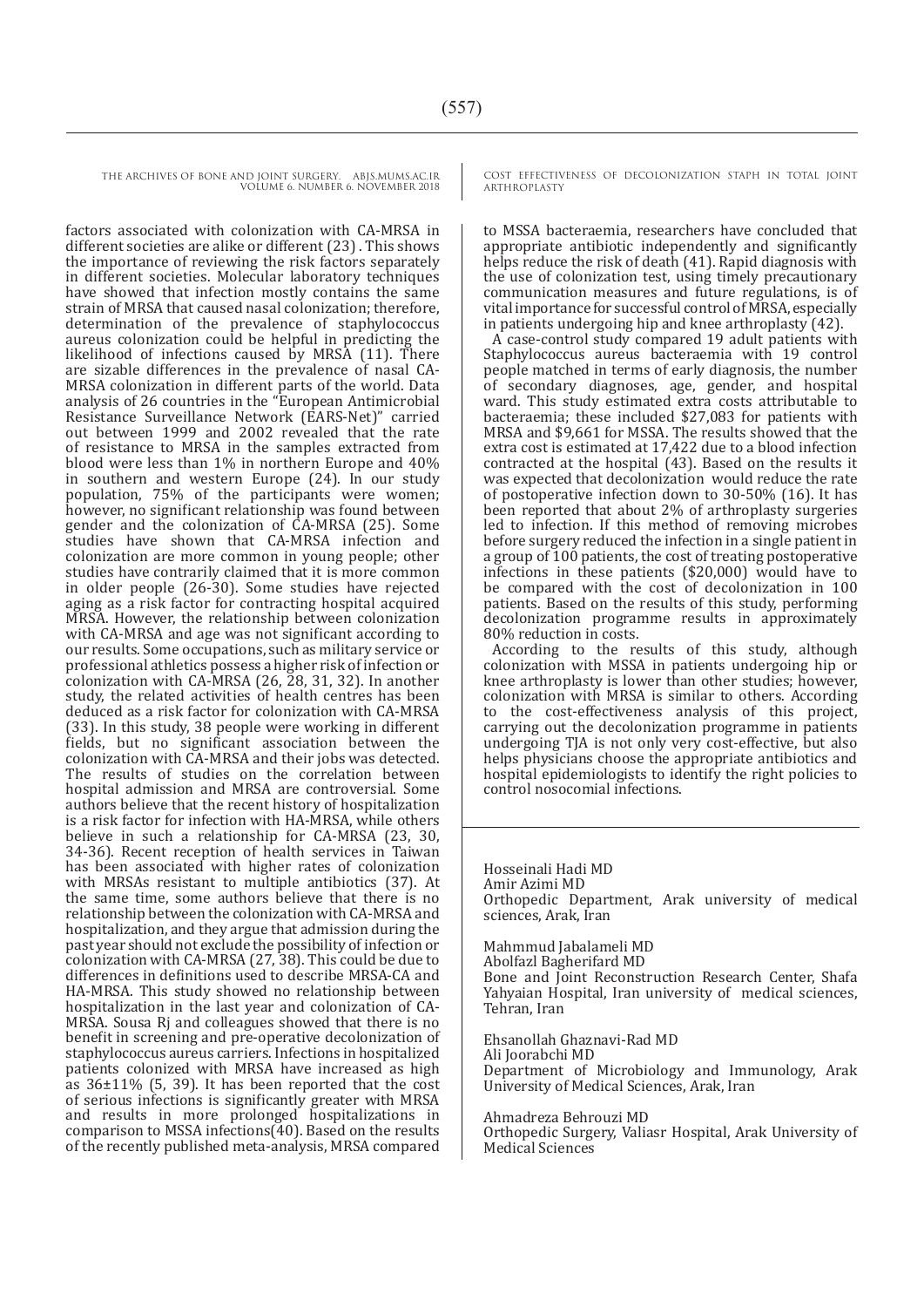COST EFFECTIVENESS OF DECOLONIZATION STAPH IN TOTAL JOINT ARTHROPLASTY

#### **References**

- 1. Ghaffari NF, Taghizadeh S. The prevalence of patellofemoral joint dysfunction in female students with 18-25 Y/O. J Urmia Univ Med Sci. 2003; 14(3):198-204.
- 2. Parvizi J, Bender B, Saleh KJ, Brown TE, Schmalzried TP, Mihalko WM. Resistant organisms in infected total knee arthroplasty: occurrence, prevention, and treatment regimens. Instruct Course Lect. 2008; 58(1):271-8.
- 3. Ip D, Yam SK, Chen CK. Implications of the changing pattern of bacterial infections following total joint replacements. J Orthop Surg. 2005; 13(2):125-30.
- 4. Barakate MS, Yang YX, Foo SH, Vickery AM, Sharp CA, Fowler LD, et al. An epidemiological survey of methicillin-resistant Staphylococcus aureus in a tertiary referral hospital. J Hosp Infect. 2000; 44(1):19-26.
- 5. Jernigan JA, Clemence MA, Stott GA, Titus MG, Alexander CH, Palumbo CM, et al. Control of methicillin-resistant Staphylococcus aureus at a university hospital: one decade later. Infect Control Hosp Epidemiol. 1995; 16(12):686-96.
- 6. Herwaldt LA. Control of methicillin-resistant Staphylococcus aureus in the hospital setting. Am J Med. 1999; 106(5A):11S-8S.
- 7. Fishbain JT, Lee JC, Nguyen HD, Mikita JA, Mikita CP, Uyehara CF, et al. Nosocomial transmission of methicillin-resistant Staphylococcus aureus: a blinded study to establish baseline acquisition rates. Infect Control Hosp Epidemiol. 2003; 24(6):415-21.
- 8. Cohen SH, Morita MM, Bradford M. A seven-year experience with methicillin-resistant Staphylococcus aureus. Am J Med. 1991; 91(3):S233-7S.
- 9. Davis KA, Stewart JJ, Crouch HK, Florez CE, Hospenthal DR. Methicillin-resistant Staphylococcus aureus (MRSA) nares colonization at hospital admission and its effect on subsequent MRSA infection. Clin Infect Dis. 2004; 39(6):776-82.
- 10.Brumfitt W, Hamilton-Miller J. The worldwide problem of methicillin-resistant Staphylococcus aureus. Drugs Exp Clin Res. 1989; 16(5):205-14.
- 11.Kuehnert MJ, Kruszon-Moran D, Hill HA, McQuillan G, McAllister SK, Fosheim G, et al. Prevalence of Staphylococcus aureus nasal colonization in the United States, 2001-2002. J Infect Dis. 2006; 193(2):172-9.
- 12.Gorwitz RJ, Kruszon-Moran D, McAllister SK, McQuillan G, McDougal LK, Fosheim GE, et al. Changes in the prevalence of nasal colonization with Staphylococcus aureus in the United States, 2001-2004. J Infect Dis. 2008; 197(9):1226-34.
- 13.Yano K, Minoda Y, Sakawa A, Kuwano Y, Kondo K, Fukushima W, et al. Positive nasal culture of methicillin-resistant Staphylococcus aureus (MRSA) is a risk factor for surgical site infection in orthopedics. Acta Orthop. 2009; 80(4):486-90.
- 14.Parvizi J, Matar WY, Saleh KJ, Schmalzried TP, Mihalko

WM. Decolonization of drug-resistant organisms before total joint arthroplasty. Instr Course Lect. 2009; 59(2):131-7.

- 15.Illingworth KD, Mihalko WM, Parvizi J, Sculco T, McArthur B, el Bitar Y, et al. How to minimize infection and thereby maximize patient outcomes in total joint arthroplasty: a multicenter approach. J Bone Joint Surg Am. 2013; 95(8):e50.
- 16.Weinstein MC, Siegel JE, Gold MR, Kamlet MS, Russell LB. Recommendations of the panel on costeffectiveness in health and medicine. JAMA. 1996; 276(15):1253-8.
- 17.Weiser MC, Moucha CS. The current state of screening and decolonization for the prevention of staphylococcus aureus surgical site infection after total hip and knee arthroplasty. J Bone Joint Surg Am. 2015; 97(17):1449-58.
- 18.Hacek DM, Robb WJ, Paule SM, Kudrna JC, Stamos VP, Peterson LR. Staphylococcus aureus nasal decolonization in joint replacement surgery reduces infection. Clin Orthop Relat Res. 2008; 466(6):1349-55.
- 19.Kim DH, Spencer M, Davidson SM, Li L, Shaw JD, Gulczynski D, et al. Institutional prescreening for detection and eradication of methicillin-resistant Staphylococcus aureus in patients undergoing elective orthopaedic surgery. J Bone Joint Surg Am. 2010; 92(9):1820-6.
- 20.Japoni-Nejad A, Rezazadeh M, Kazemian H, Fardmousavi N, van Belkum A, Ghaznavi-Rad E. Molecular characterization of the first communityacquired methicillin-resistant Staphylococcus aureus strains from Central Iran. Int J Infect Dis. 2013; 17(11):e949-54.
- 21.Wertheim HF, Melles DC, Vos MC, van Leeuwen W, van Belkum A, Verbrugh HA, et al. The role of nasal carriage in Staphylococcus aureus infections. Lancet Infect Dis. 2005; 5(12):751-62.
- 22.Salgado CD, Farr BM, Calfee DP. Community-acquired methicillin-resistant Staphylococcus aureus: a metaanalysis of prevalence and risk factors. Clin Infect Dis. 2003; 36(2):131-9.
- 23.Hidron AI, Kourbatova EV, Halvosa JS, Terrell BJ, McDougal LK, Tenover FC, et al. Risk factors for colonization with methicillin-resistant Staphylococcus aureus (MRSA) in patients admitted to an urban hospital: emergence of community-associated MRSA nasal carriage. Clin Infect Dis. 2005; 41(2):159-66.
- 24.Leonard F, Markey B. Meticillin-resistant Staphylococcus aureus in animals: a review. Vet J. 2008; 175(1):27-36.
- 25.O'Sullivan NP, Keane CT. Risk factors for colonization with methicillin-resistant Staphylococcus aureus among nursing home residents. J Hosp Infect. 2000; 45(3):206-10.
- 26.Crum NF, Lee RU, Thornton SA, Stine OC, Wallace MR, Barrozo C, et al. Fifteen-year study of the changing